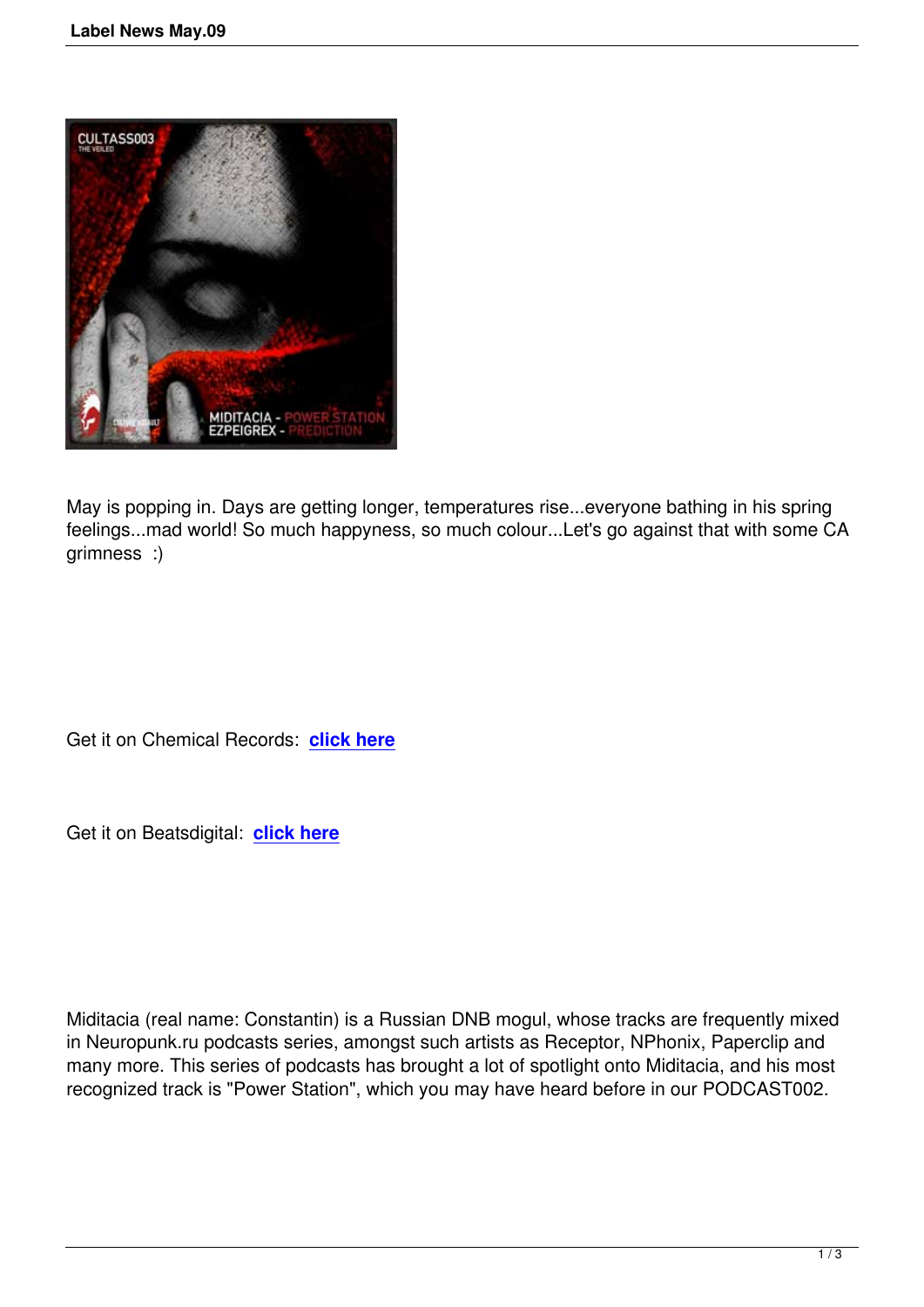"Power Station" is a bassline driven neurofunk tank of a track. The military feel of the intro and dispatch radio talk weaved in between the drums and a bassline which won't leave your head for a long time make for this awesome trip. To put it simply: the moment you play this track, you find yourself in a battlefield.

Ezpeigrex, a Polish dnb producer delivered his own doze of sickness into this release as well. Having also been signed to SleepLessNess Records and being featured in Ammunition Recordings Podcast002 he's gains recognition quickly, thanks to his superb tracks.

For CULTASS003 Ezpeigrex his very own "Prediction". This track takes no prisoners. It's aggressive, vicious and twisted. Kicking off with a hip hop type of beat it quickly lets you know that It's all business from then on, shoving more and more complex and twisted basslines down your throat. When the drop hits you realize that there is no downhill to this ride, which is perfectly illustrated by the end of the track, where Ezpeigrex starts bombing you with kicks, snares, samples & bass. It's a crescendo of mayhem and at the very end you face the barrel of a machine-gun which furiously starts unloading its clip into your direction. Quite an experience.

We hope you enjoy this release, and give us as much feedback as possible. Check out previews of these tracks: right here, or on Culture Assault Records myspace. Then head down to internet mp3 store and get this release as it's definitely worth it.